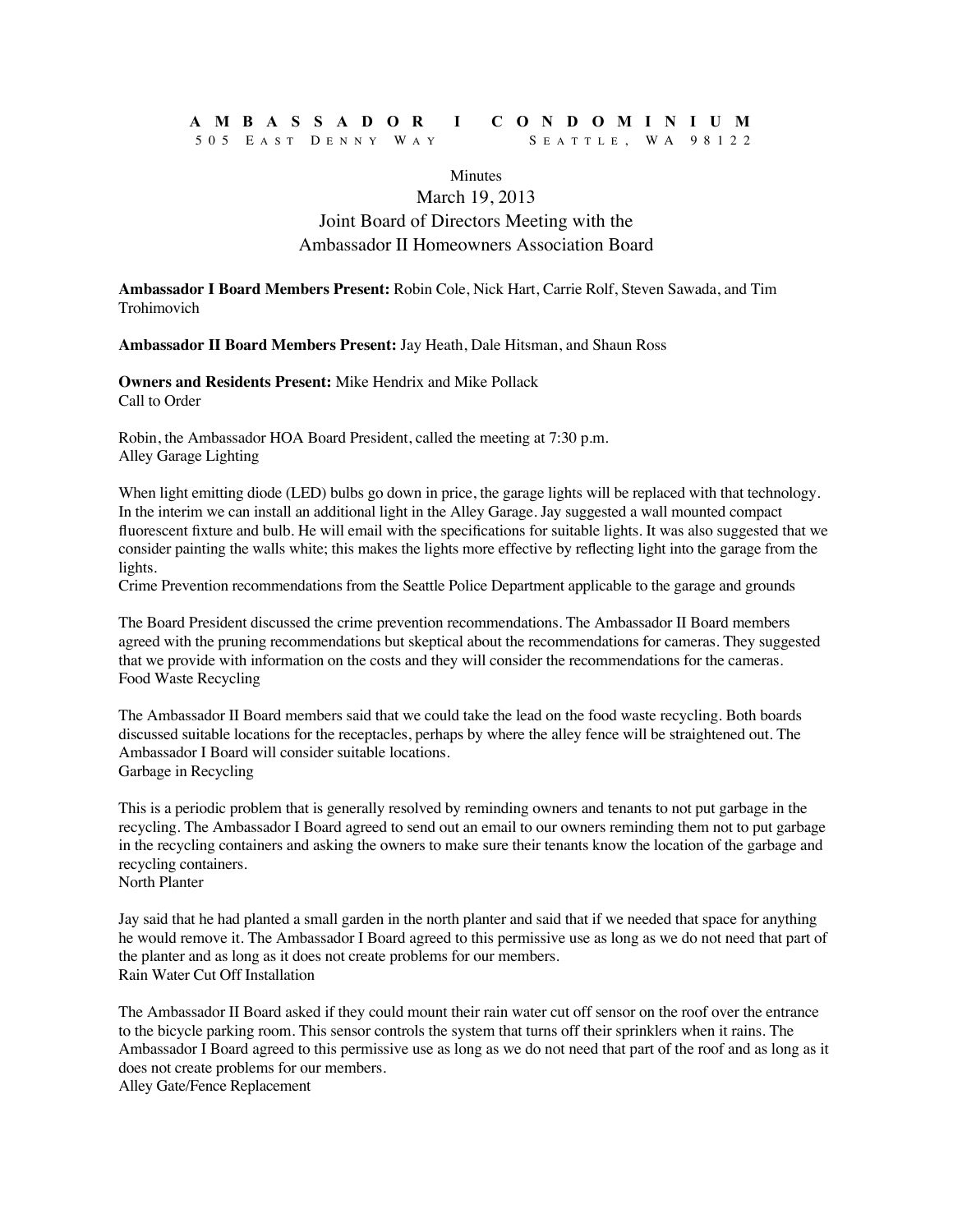The Ambassador II Board said they will likely replace the gate in the fence along the alley and straighten out the fence and gate this summer. This is the only major work the Ambassador II association will likely do this summer. The Ambassador I Board mentioned some of our projects. Dead Tree

Jay Health offered to remove the dead tree from the planter box on the plaza in dispose of it in the yard waste. The Ambassador I Board thanked him for offering to remove it. Ambassador I Remodeling Rules

Ambassador II Board members asked the Ambassador I Board how the remodeling rules are working. The Ambassador I Board said they generally work well. A short discussion ensued. Ambassador II Board also complimented us on our website. Ambassador I Parking Rules Addendum

Ambassador II Board said that the parking rules addendum to our rules, which are the Ambassador I Parking Rules since the spaces Ambassador I owners own are in the Ambassador II parking garages. They agreed to email the Ambassador I the up-to-date rules and the Ambassador I Board agreed to include them in our rules and on our website.

## Minutes March 19, 2013

# Regular Board of Directors Meeting

**Ambassador I Board Members Present:** Robin Cole, Rob Green, Nick Hart, Carrie Rolf, Steven Sawada, and Tim Trohimovich

**Manager Present:** Ron Moodey

**Owners and Residents Present:** None.

Approval of the Agenda

Nick moved to approve the agenda. Tim seconded the motion. It passed unanimously. Approval of the January and February Minutes

Nick moved to approve the February Minutes. Carrie seconded the motion. The motion passed unanimously. Approval of the January Minutes was deferred to the April board meeting. Homeowner Issues

The Board President sent a letter to the owner of Unit 504 explaining what needed to be done to address the noises heard in Unit 504. Progress is being made in addressing the noise.

Reports Committee Reports

Tim moved to appoint Jim Arthur the chair of the Landscaping Committee. Steve seconded the motion. The motion passed unanimously.

The Board President reported that the Reserve Committee had not yet finalized the building and landscaping improvements planned for 2013. The committee will work on the proposed work plan. Building Manager Report

Ron reported that the fire control system is continuing to send false signals.

Ron summarized the work on the current construction projects.

The Board and Ron discussed who is replacing the light bulbs in the building hallways and stairwells. Ron is going to check with the cleaning company to determine the costs of replacing the bulbs to determine whether it is better to have the cleaners or Ron replace the bulbs.